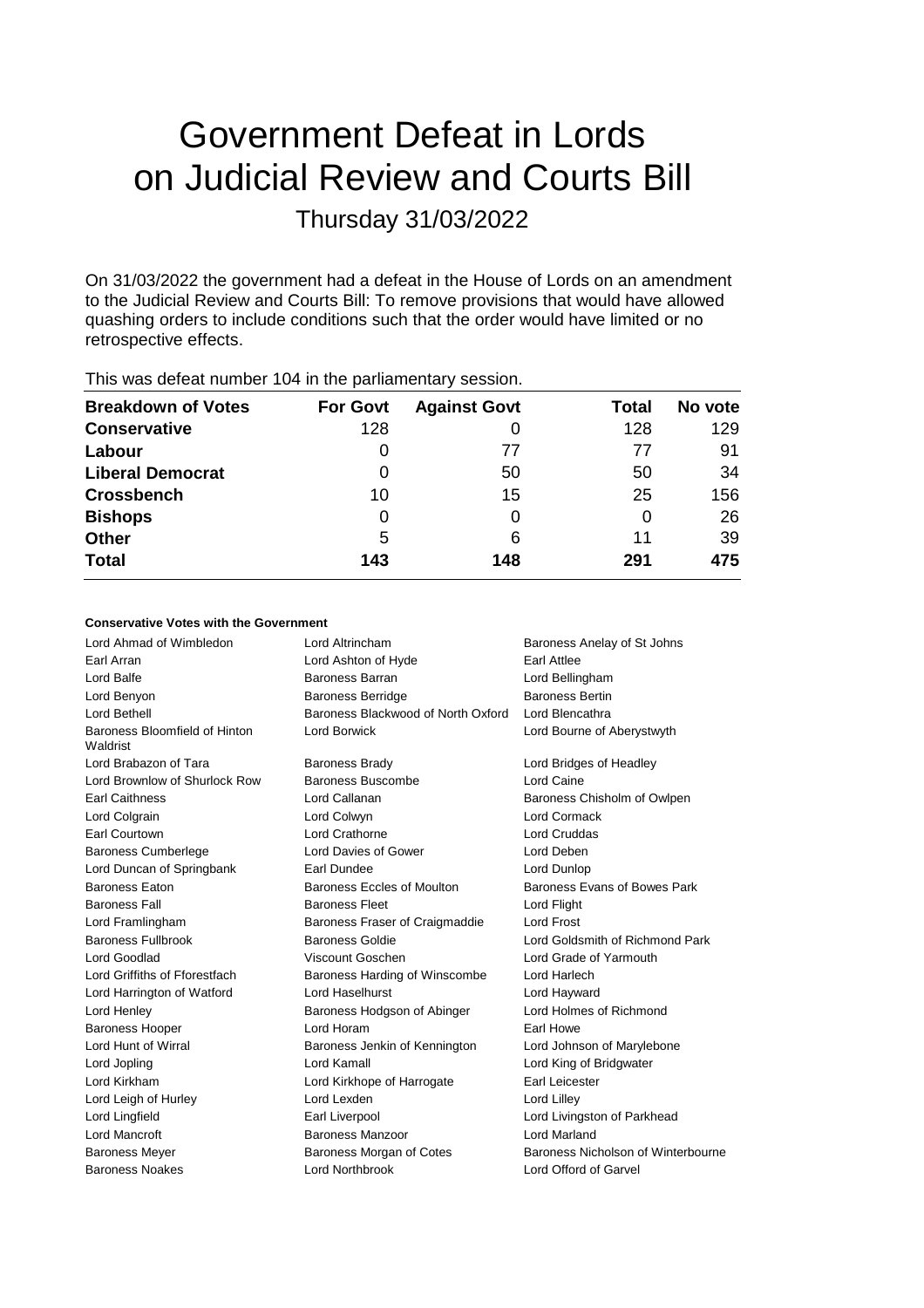Lord Parkinson of Whitley Bay Baroness Penn **Lord Pickles** Lord Polak Lord Popat Lord Porter of Spalding Baroness Rawlings **Example 2** Lord Reay **Baroness Redfern** Lord Risby **Lord Robathan** Baroness Sanderson of Welton **Baroness** Sanderson of Welton Lord Sandhurst **Lord Sassoon** Baroness Scott of Bybrook Baroness Seccombe Lord Sharpe of Epsom Lord Sherbourne of Didsbury Baroness Stedman-Scott Lord Stewart of Dirleton Baroness Stowell of Beeston Lord Strathcarron **Lord Strathclyde** Baroness Sugg Lord Suri Lord Taylor of Holbeach Lord Trefgarne Viscount Trenchard Lord Udny-Lister Baroness Vere of Norbiton Baroness Verma Lord Wasserman Lord Willetts Baroness Williams of Trafford Lord Wolfson of Tredegar Baroness Wyld Lord Young of Cookham Viscount Younger of Leckie

#### **Conservative Votes against the Government**

#### **Labour Votes with the Government**

**Labour Votes against the Government** Lord Bach Lord Bassam of Brighton Lord Berkeley Baroness Blower Lord Boateng Lord Bradley Lord Bragg **Lord Brooke of Alverthorpe** Lord Browne of Ladyton Lord Cashman Baroness Chakrabarti Lord Coaker Lord Collins of Highbury Baroness Corston Lord Davies of Brixton Baroness Donaghy **Baroness Drake** Lord Dubs Lord Elder Lord Faulkner of Worcester Lord Foulkes of Cumnock Baroness Golding Lord Grocott Lord Hain Viscount Hanworth **Lord Haskel Lord Haskel** Baroness Hayman of Ullock Baroness Healy of Primrose Hill Lord Hendy Communication Baroness Henig Lord Howarth of Newport Baroness Jay of Paddington Lord Jones Baroness Jones of Whitchurch Lord Kennedy of Southwark Baroness Lawrence of Clarendon Lord Liddle Baroness Lister of Burtersett Lord Maxton Lord McAvoy Baroness McIntosh of Hudnall Lord McNicol of West Kilbride Baroness Merron Lord Monks Lord Morgan Lord Murphy of Torfaen Baroness Osamor Lord Pendry Baroness Pitkeathley **Lord Ponsonby of Shulbrede** Baroness Ramsay of Cartvale Baroness Rebuck Lord Reid of Cardowan Lord Robertson of Port Ellen Lord Rooker Lord Rosser Baroness Sherlock Lord Sikka **Baroness Smith of Basildon** Lord Snape Viscount Stansgate Baroness Symons of Vernham Dean Lord Triesman Lord Tunnicliffe **Lord Turnberg** Lord Turnberg Lord Watson of Invergowrie Lord West of Spithead Baroness Wheeler Lord Whitty Baroness Wilcox of Newport Lord Winston Lord Wood of Anfield Baroness Young of Old Scone Lord Young of Norwood Green

Baroness Armstrong of Hill Top

#### **Liberal Democrat Votes with the Government**

# **Liberal Democrat Votes against the Government**

| Liberal Democrat votes against the Government |                            |                                |
|-----------------------------------------------|----------------------------|--------------------------------|
| Lord Addington                                | Lord Alderdice             | Lord Allan of Hallam           |
| Baroness Bakewell of Hardington<br>Mandeville | <b>Baroness Barker</b>     | <b>Baroness Brinton</b>        |
| Lord Bruce of Bennachie                       | Baroness Burt of Solihull  | Lord Campbell of Pittenweem    |
| Lord Clement-Jones                            | Lord Dholakia              | <b>Baroness Featherstone</b>   |
| Lord Foster of Bath                           | Lord Fox                   | Baroness Garden of Frognal     |
| Lord Goddard of Stockport                     | <b>Baroness Hamwee</b>     | Baroness Harris of Richmond    |
| <b>Baroness Humphreys</b>                     | Lord Hussain               | Baroness Hussein-Ece           |
| Lord Jones of Cheltenham                      | Baroness Kramer            | Lord Marks of Henley-on-Thames |
| Lord Newby                                    | <b>Baroness Northover</b>  | Lord Oates                     |
| Lord Paddick                                  | Lord Palmer of Childs Hill | <b>Baroness Parminter</b>      |
| <b>Baroness Pinnock</b>                       | Lord Redesdale             | Lord Rennard                   |
|                                               |                            |                                |